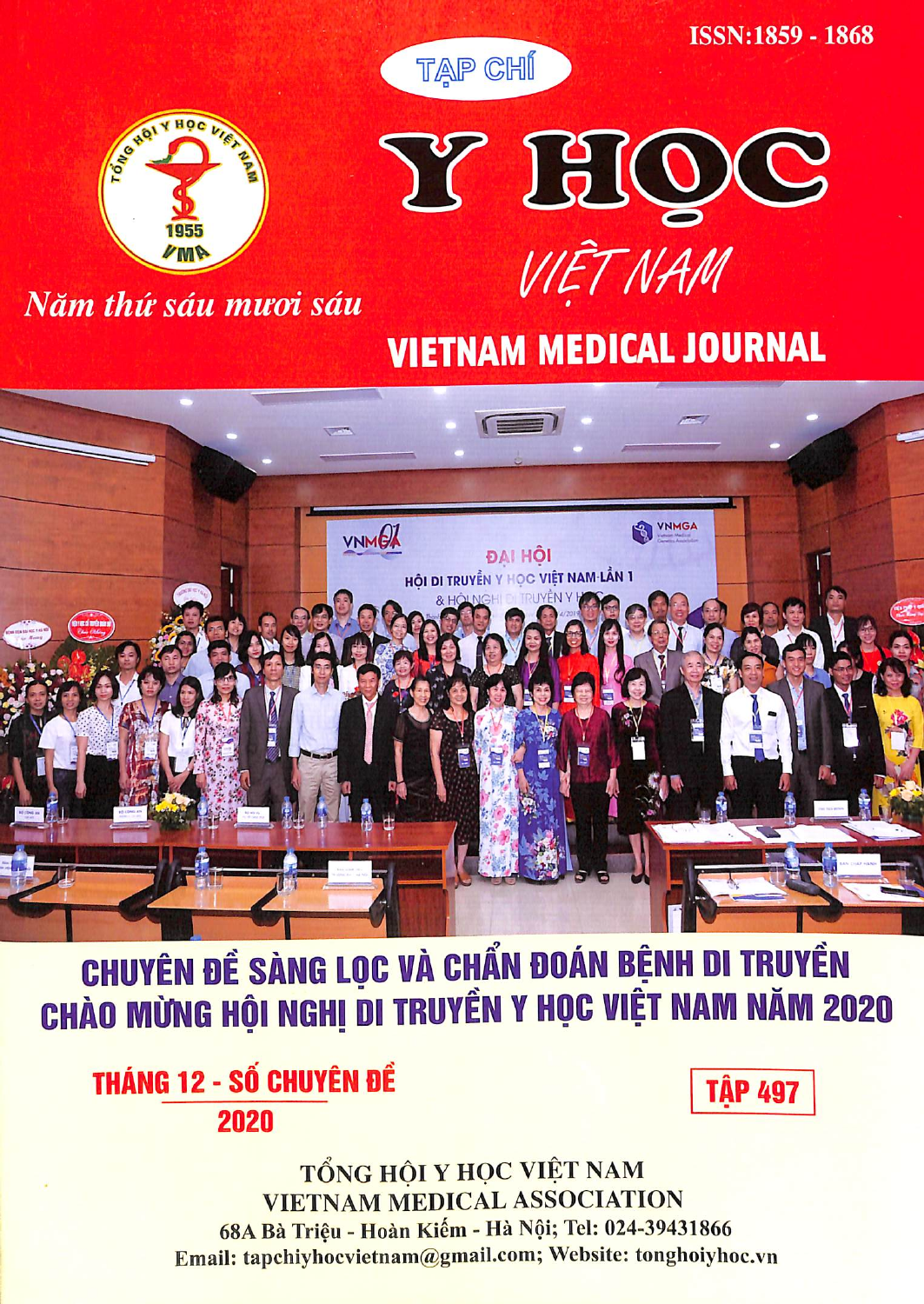### MUC LUC

### TẠP CHÍ Y HỌC VIỆT NAM TẬP 497 - THÁNG 12 - SỐ CHUYÊN ĐỀ - 2020 CHÀO MỪNG HỘI NGHỊ DI TRUYỀN Y HỌC VIỆT NAM 2020 CHUYÊN ĐỀ SÀNG LỌC VÀ CHẨN ĐOÁN BỆNH DI TRUYỀN

| 1. | Phân tích nhiễm sắc thể ở bệnh nhân vô sinh                                                                                           | 5  |
|----|---------------------------------------------------------------------------------------------------------------------------------------|----|
|    | Chromosome analysis in patients with infertility                                                                                      |    |
|    | Nguyễn Thị Huyền Trang, Phan Thu Giang, Nguyễn Hoàng Anh,                                                                             |    |
|    | Trần Danh Cường, Hoàng Thị Ngọc Lan                                                                                                   |    |
| 2. | Phát hiện đột biến gene AR trên bệnh nhân mắc hội chứng không nhạy cảm                                                                | 13 |
|    | Androgen                                                                                                                              |    |
|    | Detection of AR gene mutations in patients with Androgen insensitivity syndrome                                                       |    |
|    | Nguyễn Thị Phương Mai, Vũ Chí Dũng, Nguyễn Thị Mai Hương,                                                                             |    |
|    | Ngô Mạnh Tiến, Phạm Thu Hương, Ngô Diễm Ngọc,                                                                                         |    |
|    | Nguyễn Ngọc Khánh, Cấn Thị Bích Ngọc, Bùi Phương Thảo,                                                                                |    |
|    | Nguyễn Huy Hoàng, Nguyễn Thị Kim Liên,                                                                                                |    |
|    | Nguyễn Thị Thanh Ngân, Nguyễn Thu Hiền                                                                                                |    |
| 3. | Giá trị của MCV và MCH trong sàng lọc đột biến gen thalassemia                                                                        | 21 |
|    | The value of MCH, MCV in the screening of thalassemia carriers                                                                        |    |
|    | Hoàng Thị Ngọc Lan, Phạm Tuấn Dương,                                                                                                  |    |
|    | Nguyễn Vân Anh, Vũ Hương Ly, Bùi Đức Thắng,                                                                                           |    |
|    | Trần Danh Cường, Lê Phương Thảo                                                                                                       |    |
|    | Nhu cầu và tình trạng phục hồi chức năng tại gia đình cho trẻ khuyết tật khó khăn                                                     | 30 |
| 4. | vận động ở thành phố Biên Hoà                                                                                                         |    |
|    | The needs and status of rehabilitation at home for children with mobility difficulties in                                             |    |
|    | <b>Bien Hoa City</b>                                                                                                                  |    |
|    | Nguyễn Thị Lâm, Trần Đức Phần, Nguyễn Thị Bích Liên                                                                                   |    |
|    | they say on a mean with the all of the during dung kỹ thuật chỉnh sửa gen bằng hệ thống CRISPR/Cas9 trong ung thư: Thành              | 37 |
| 5. |                                                                                                                                       |    |
|    | use value of genome editing by CRISPR/Cas9 system in cancer: Achievement                                                              |    |
|    | and limitation                                                                                                                        |    |
|    | Vũ Thị Hà, Đoàn Thị Kim Phượng, Trần Đức Phấn                                                                                         | 45 |
|    | Báo cáo một trường hợp nhồi máu cơ tim cấp ở bệnh nhân trẻ tuổi có tiền sử huyết                                                      |    |
| 6. | khối tĩnh mạch não - vai trò của nhân tố di truyền                                                                                    |    |
|    | <b>Reported a case of acute myocardial infarction in young patients with a history of</b>                                             |    |
|    | cerebral venous thrombosis - the role of genetic factors                                                                              |    |
|    | Hoàng Bùi Hải, Bùi Thị Hoa,<br>Lê Thị Minh Phương, Nguyễn Thị Trang                                                                   |    |
|    |                                                                                                                                       |    |
|    | xác định đa hình một số gen chuyển hóa xenobiotics ở bệnh nhân vô sinh nam                                                            | 53 |
| 7. | Determination polymorphism of some metabolize xenobiotics genes in male infertility<br>Trần Đức Phấn, Vũ Thị Huyền, Nguyễn Thị Trang, |    |
|    | Lương Thị Lan Anh, Đoàn Thị Kim Phượng, Nguyễn Hoài Bắc,                                                                              |    |
|    |                                                                                                                                       |    |

Nguyễn Thị Minh Ngọc, Nguyên Xuân Tùng, Lã Đình Trung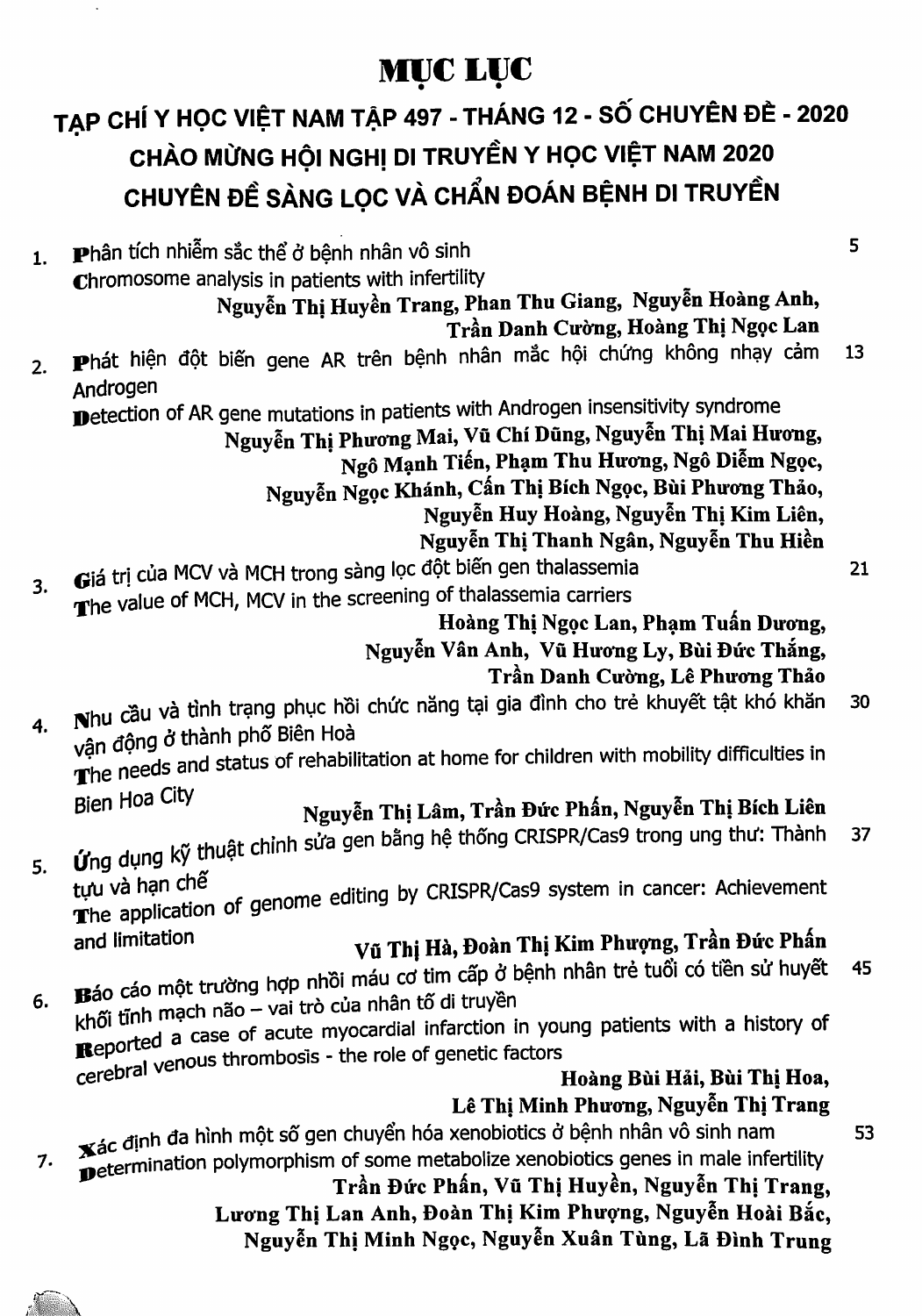Nghiên cứu đột biến gen liên quan đến bệnh Alzheimer khởi phát muộn bằng kỹ 8. 62 thuật giải trình tư thế hệ mới Mutational analysis of Vietnamese patients with late-onset Alzheimer's disease using next-generation sequencing

#### Đào Hồng Thuý, Tống Mai Trang, Nguyễn Thị Tuyết Lan, Nguyễn Thị Quỳnh Thơ, Đỗ Thị Thanh Thủy, Trương Đình Kiệt, Nguyễn Hoài Nghĩa, Trần Công Thắng, Giang Hoa

Chuyển đoạn ETV6/RUNX1 trên bệnh nhân mang bất thường di truyền dạng tứ bội 9. 70 hoặc gần tứ bội ở trẻ em mắc bệnh bạch cầu cấp dòng Lympho B The feature of ETV6/RUNX1 positive in childhood b-cell precursor acute lymphoblastic leukemia with tetraploidy or near- tetraploidy

#### An Thùy Lan, Vũ Đình Quang, Nguyễn Xuân Huy, Ngô Diễm Ngọc, Đặng Thị Hà, Nguyễn Hoài Anh, Bùi Ngọc Lan

10. Tỷ lệ biến thể gene Thrombophilia ở bệnh nhân sẩy thai, thai lưu tái diễn The frequency of hereditary Thrombophilia genetic variants in reccurrent pregnancy loss

#### Phan Thị Thu Giang, Lê Phương Thảo, Đoàn Thị Kim Phượng, Trần Danh Cường, Hoàng Thị Ngọc Lan

11. Ứng dụng kĩ thuật lai huỳnh quang tại chỗ trong chẩn đoán sớm lệch bội nhiễm sắc 83 thể số 13, 18, 21 trên trẻ sơ sinh Applications of fluorescence in situ hybridization in early diagnosis aneuploidy of chromosome 13, 18, 21, xy in newborns

#### Vũ Đình Quang, Đinh Thị Hồng Nhung, Lê Thị Liễu, Lê Thị Hà, Ngô Diễm Ngọc

12. X-linked adrenoleukodystrophy - chẩn đoán cần thiết ở trẻ suy thượng thận Adrenal insufficiency in patients with X-linked adrenoleukodystrophy

Nguyễn Thu Hà, Vũ Chí Dũng

13. Giá trị sàng lọc trước sinh hội chứng Down ở các thai phụ thực hiện cả hai xét 98 nghiệm Double Test và Triple Test Evaluation of the value of maternal serum test in both the first and second trimester

for Down syndrome

### Hoàng Thu Lan, Lương Thị Lan Anh, Hoàng Thị Ngọc Lan, Trần Đức Phấn, Lã Đình Trung, Phạm Tiến Dương

14. Mối liên quan giữa bất thường nhiễm sắc thể của thai từ tế bào ối nuôi cấy và nhiễm 105 sắc thể bố me

Relationship between chromosomal abnormalities of fetus and their parents

# Phan Thị Thu Giang, Nguyễn Thị Hảo, Lê Phương Thảo,

Ngô Thị Tuyết Nhung, Trần Danh Cường, Hoàng Thị Ngọc Lan

15. Nghiên cứu đa hình rs671 trên gen ALDH2 liên quan chuyển hóa rượu ở nam giới 112 người việt

Study on ALDH2 rs671 polymorphism relates to alcohol metabolism in vietnamese man

Trần Văn Khoa, Nguyễn Hà Hương Ly, Đinh Nam Đạt, Nguyễn Minh Đức, Chu Đức Anh, Lê Mậu Nghĩa Trần Văn Tuấn 77

91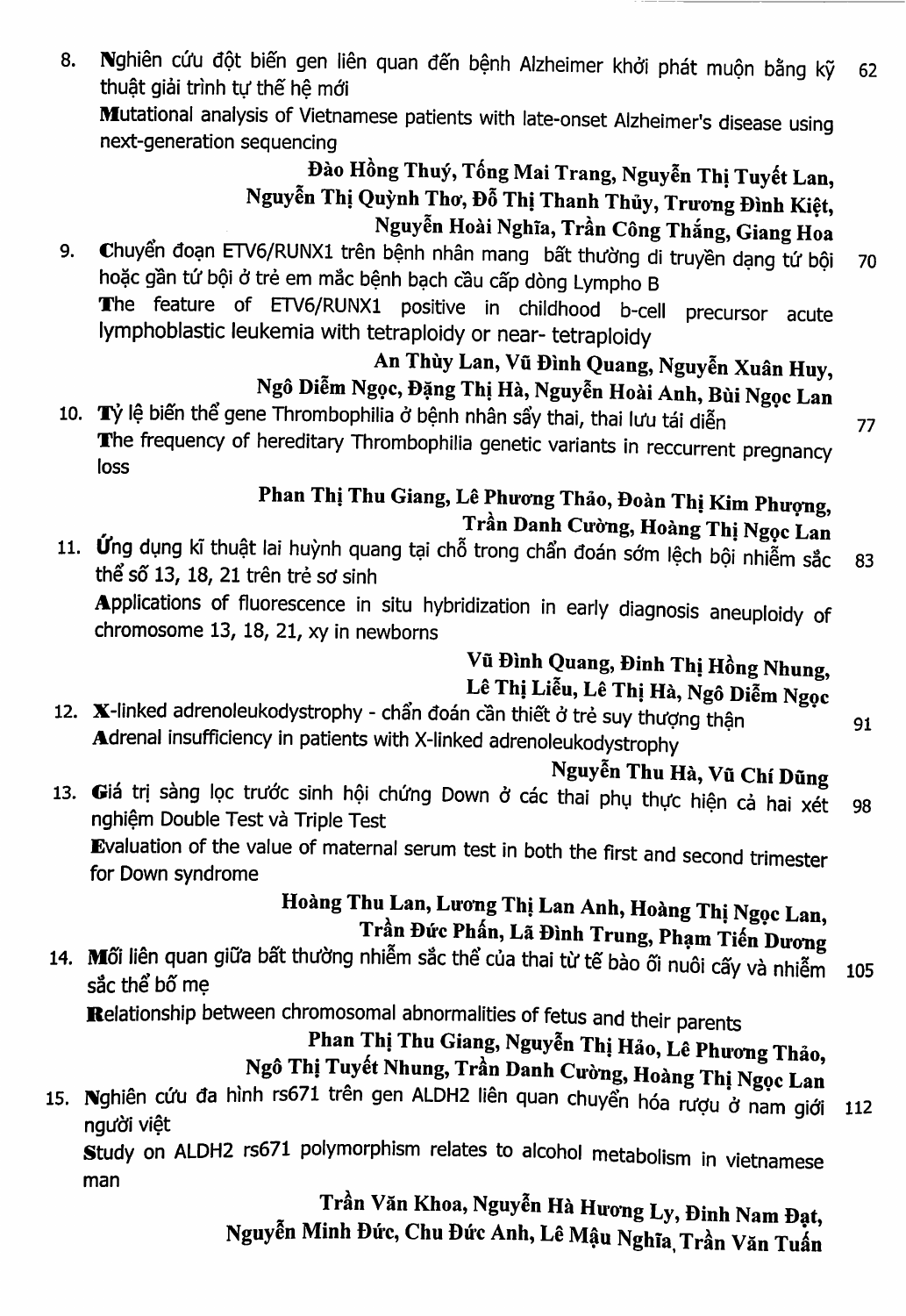|     | 16. Đặc điểm lâm sàng, cận lâm sàng sốt giảm bạch cầu hạt trung tính ở bệnh nhân ung thư 119<br>clinical and paraclinical characterization of febrile neutropenia episodes in patients<br>with solid tumor |     |
|-----|------------------------------------------------------------------------------------------------------------------------------------------------------------------------------------------------------------|-----|
|     | Phan Tuấn Hưng, Trần Đức Hậu, Bùi Ngọc Lan                                                                                                                                                                 |     |
|     | Nguyễn Thị Hoài Anh, Nguyễn Thị Huyền, Nguyễn Thị Trang                                                                                                                                                    |     |
|     | 17. Hoàn thiện kỹ thuật lai so sánh hệ gen aCGH trong phân tích bất thường nhiễm sắc thể                                                                                                                   | 127 |
|     | The completion of microarray-based comparative genomic hybridization (aCGH) in                                                                                                                             |     |
|     | detection of choromosomal abnormalites                                                                                                                                                                     |     |
|     | Vũ Thị Hà, Hoàng Thị Hải, Hà Phương Nhung,                                                                                                                                                                 |     |
|     | Luyện Thị Thanh Nga, Đoàn Thị Kim Phượng                                                                                                                                                                   |     |
|     | 18. Nghiên cứu hoàn thiện kỹ thuật one step T-ARMS-PCR và Touchdown PCR trong phát 134                                                                                                                     |     |
|     | hiện đột biến gen PKD1 gây bệnh thận đa nang di truyền trội                                                                                                                                                |     |
|     | Study on one step T-ARMS-PCR and Touchdown PCR for PKD1 mutation detection in                                                                                                                              |     |
|     | autosomal-dominant polycystic kidney disease                                                                                                                                                               |     |
|     | Nguyễn Thị Việt Hà, Trần Văn Khoa, Nguyễn Thị Hồng Vân                                                                                                                                                     |     |
|     | 19. Đặc điểm kiểu hình và di truyền phân tử của bệnh nhân đái tháo đường sơ sinh tai                                                                                                                       | 141 |
|     | Bênh viện Nhi Trung ương                                                                                                                                                                                   |     |
|     | Phenotype and molecular genetics of patients with neonatal diabetes mellitus in                                                                                                                            |     |
|     | Vietnam National Childres's Hospital                                                                                                                                                                       |     |
|     | Cấn Thị Bích Ngọc, Vũ Chí Dũng                                                                                                                                                                             |     |
|     | 20. <b>III</b> ội chứng IPEX lần đầu được chẩn đoán và điều trị tại Việt Nam                                                                                                                               | 149 |
|     | TPEX syndrome: the first diagnosis and management in Vietnam                                                                                                                                               |     |
|     | Cấn Thị Bích Ngọc, Vũ Chí Dũng                                                                                                                                                                             |     |
|     | Kiểu gen và kiểu hình của bệnh nhân đái tháo nhạt do thận                                                                                                                                                  | 158 |
| 21. | Genotype and phenotype of patients with nephrogenic diabetes insipidus                                                                                                                                     |     |
|     | Nguyễn Thu Hà, Vũ Chí Dũng                                                                                                                                                                                 |     |
| 22. | Ung thư - điều trị nhằm đích và các xét nghiệm dẫn đường                                                                                                                                                   | 165 |
|     | Cancer - targeted therapies and biomarker tests                                                                                                                                                            |     |
|     | Phạm Hùng Vân                                                                                                                                                                                              |     |
|     | Chẩn đoán trước sinh bệnh thiếu hụt Citrin bằng kỹ thuật sinh học phân tử                                                                                                                                  | 178 |
| 23. | Prenatal diagnosis for Citrin deficiency by DNA analysis                                                                                                                                                   |     |
|     | Nguyễn Thị Mai Hương, Nguyễn Phạm Anh Hoa,                                                                                                                                                                 |     |
|     | Nguyễn Thị Phương Mai, Trần Minh Điển                                                                                                                                                                      |     |
|     | 24. Kiểu hình và kết quả điều trị bệnh acid propionic niệu thể muộn                                                                                                                                        | 185 |
|     | Late onset propionic aciduria: Phenotypes and outcomes                                                                                                                                                     |     |
|     | Nguyễn Ngọc Khánh, Vũ Chí Dũng                                                                                                                                                                             |     |
|     | Di truyền phân tử trong tăng lipid máu tiên phát tại Bệnh viện Nhi Trung ương                                                                                                                              | 192 |
| 25. | Molecular genetics of primary hyperlipidemia in childrens                                                                                                                                                  |     |
|     | Đỗ Thị Thanh Mai, Vũ Chí Dũng                                                                                                                                                                              |     |
| 26. | Bước đầu khảo sát giá trị tiên đoán dương của xét nghiệm sàng lọc trước sinh không                                                                                                                         | 198 |
|     | xâm nhập (NIPS) trong phát hiện các trisomy 21, 18 và 13                                                                                                                                                   |     |
|     | pilot study on the positive predictive value of non-invasive prenatal screening (NIPS)                                                                                                                     |     |
|     | in detecting trisomy 21, 18 and 13                                                                                                                                                                         |     |
|     | Hà Thị Minh Thi, Lê Phan Tưởng Quỳnh, Đoàn Hữu Nhật Bình,                                                                                                                                                  |     |
|     | Võ Văn Đức, Nguyễn Trần Thảo Nguyên, Võ Tá Sơn.                                                                                                                                                            |     |

Phạm Minh Sơn, Trương Thị Phượng, Hà Thị Tiểu Di, Lê Thị Diệu Hằng